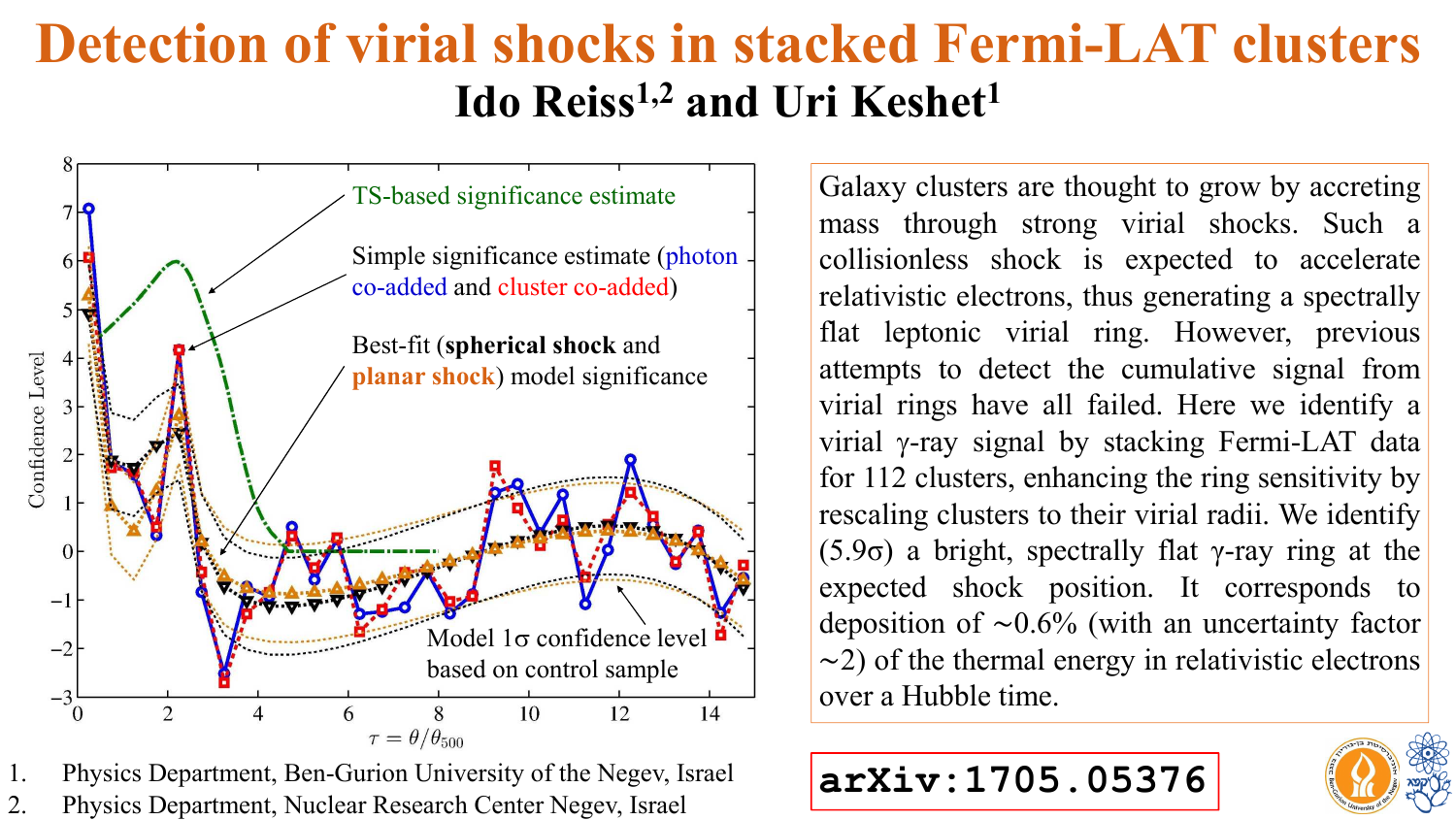#### Introduction

With a mass M in excess of  $10^{13}M_{\odot}$ , galaxy clusters are located at the nodes of the cosmic web, where they accrete matter from the surrounding voids and through large-scale structure (LSS) filaments. They are thought to grow by accreting gas through strong, collisionless, virial shocks, surrounding each cluster. These shocks form as the accreted gas abruptly slows down and heats to virial temperatures.

Strong collisionless shocks are thought, by analogy with supernova remnant (SNR) shocks, to accelerate charged particles to highly relativistic,  $\geq 10$  TeV energies. These particles, known as cosmic ray (CR) electrons (CREs) and ions (CRIs), are accelerated to a nearly flat,  $E^2 dN/dE \propto \text{const.}$  spectrum (equal energy per logarithmic CR energy bin), radiating a distinctive non-thermal signature which stands out at the extreme ends of the electromagnetic spectrum, in high energy  $\gamma$ -rays  $1^{-3}$  $1^{-3}$  $1^{-3}$  and in other  $4^{-6}$  $4^{-6}$  bands. High-energy CREs cool rapidly, on timescales much shorter than the Hubble time  $H^{-1}$ , by Compton-scattering cosmic microwave-background (CMB) photons. These up-scattered photons should then produce γ-ray emission in a thin shell around the galaxy cluster, as anticipated analytically  $1-3,7$  $1-3,7$  and calibrated using cosmological simulations  $3,4,8$  $3,4,8$ .

Once the energy accretion rate MT of the cluster has been determined, its  $\gamma$ -ray signature depends on a single free parameter, namely the CRE acceleration efficiency  $\xi_e$ , defined as the fraction of downstream thermal energy deposited in CREs. As high-energy CREs are short lived, the  $\gamma$ -ray signal should reflect their spatiallyand temporally-variable injection rate. Locally, the signal thus depends on the single free parameter  $\xi_e \dot{m}$ , where  $\dot{m} \equiv \dot{M}/(MH)$  is the dimensionless mass accretion rate and H is Hubble's constant.

A direct search for a virial shock is challenging, with only the Coma cluster showing virial signals in VERITAS<sup>[9](#page-3-6)</sup> , Fermi and ROSAT<sup>[10](#page-3-7)</sup> data. A more powerful approach is to boost the virial shock signal by stacking the data of many different clusters. However, until now this method failed to indicate a robust virial shock signal. Attempts to stack the Fermi-LAT data  $11^{-17}$  $11^{-17}$  $11^{-17}$  failed to find a virial signal, although they did identify emission from the centers of clusters  $13;15$  $13;15$  and from their large-scale environment  $18$ , associated with active Galactic nuclei (AGN).

### Data preparation.

We use the archival, ∼ 8 year, Pass-8 LAT data from the Fermi Science Support Center (FSSC)† , and the Fermi Science Tools (version v10r0p5). Pre-generated weekly all-sky files are used, spanning weeks 9–422 for a total of 414 weeks (7.9 yr), with SOURCE class photon events. A zenith angle cut of 90◦ was applied, according to the appropriate FSSC Data Preparation recommendations. Good time intervals were identified using the recommended selection expression (DATA QUAL==1) and (LAT CONGIF==1). Sky maps were discretized using a HEALPix scheme <sup>[19](#page-3-13)</sup> of order  $N_{hn} = 10$ , providing a mean ~ 0.057° pixel separation. Event energies were logarithmically binned into  $N_e = 4$  energy bands in the (1–100) GeV range. Point source contamination was minimized by masking pixels within the 90% containment angle of each point source in the LAT 4-year point source catalog  $(3FGL)^{20}$  $(3FGL)^{20}$  $(3FGL)^{20}$ . In order to reduce the Galactic foreground, we mask  $|b| < 20^{\circ}$  latitudes, near the bright Galactic plane.

We stack the LAT data around 112 clusters (see Fig. [1\)](#page-1-0) selected from the Meta-Catalog of X-ray Clusters  $^{21}$  $^{21}$  $^{21}$ according to the following criteria:  $(i)$  a mass  $M_{500} > 10^{13} M_{\odot}$  enclosed within  $R_{500}$ ;  $(ii)$  an angular radius  $0.2^{\circ}$  <  $\theta_{500}$  < 0.5°, chosen to avoid small angles below the high-energy LAT PSF, and extended clusters where the foreground estimation is complicated; (iii) a sufficient distance from the Galactic plane, with latitude  $|b| > 20°$ ; and  $(iv)$  a distance of at least 1.8 $^{\circ}$  (the 90% containment angle at 1 GeV) from any 3FGL point source.

#### Direct significance estimation.

Cluster virial radii span a wide range of spatial  $(r_n)$  and angular  $(\theta_n)$  scales. Hence, unlike previous studies, we select and stack the data on the normalized angles  $\tau \equiv \theta/\theta_{500}$ .

†http://fermi.gsfc.nasa.gov/ssc

<span id="page-1-0"></span>

Figure 1: Fermi-LAT photon flux (in units of  $s^{-1}$  cm<sup>-2</sup> sr<sup>-1</sup>) sky map in the (1-500) GeV energy range, shown in a Hammer-Aitoff projection with Galactic coordinates. The locations (white circles of radius  $5R_{500}$ ) of the 112 clusters used in the analysis are superimposed.

The foreground, after point sources and the Galactic plane were masked, varies mainly on scales much larger than the anticipated extent of the cluster signal. Therefore, this remaining foreground can be accurately approximated using a polynomial fit on large scales. For each cluster, we thus consider an extended,  $0 < \tau < \tau_{max} \equiv 15$  disk region around its center, and fit the corresponding LAT data by an order  $N_f = 4$  polynomial in the angular coordinates  $\tau_r$  and  $\tau_u$ . This is done separately for each of the four energy bands.

For each cluster c, each photon energy band  $\epsilon$ , and each radial bin centered on  $\tau$  with width  $\Delta \tau = 0.5$ , we define the excess emission  $\Delta n \equiv n - f$ , where n is the number of detected photons, and f is the number of estimated foreground photons. The resulting stacked flux, foreground flux, and excess emission are shown in Fig. [2.](#page-2-0) The significance of the excess emission can be estimated, assuming Poisson statistics with  $f \geqslant 1$ , as

<span id="page-1-1"></span>
$$
\nu_{\sigma,c}(\epsilon,\tau) = \frac{\Delta n_c}{\sqrt{f_c}} \tag{1}
$$

Next, we stack the data over the clusters in the sample. To examine the robustness of our analysis and possible biases by a large number of photons arriving from a few high-foreground or bright clusters, or from a high significance signal arriving from a few low foreground clusters, we define two different methods to compute the significance of the signal stacked over clusters.

The first, more standard method is photon co-addition. Here, at a given radial bin and energy band, we separately sum the excess photon count and the foreground photon count over the  $N_c$  clusters. The stacked significance is evaluated as the ratio between the stacked excess and the square root of the stacked foreground.

$$
\nu_{\sigma}^{(ph)}(\epsilon,\tau) = \frac{\sum_{c=1}^{N_c} \Delta n_c}{\sqrt{\sum_{c=1}^{N_c} f_c}} \tag{2}
$$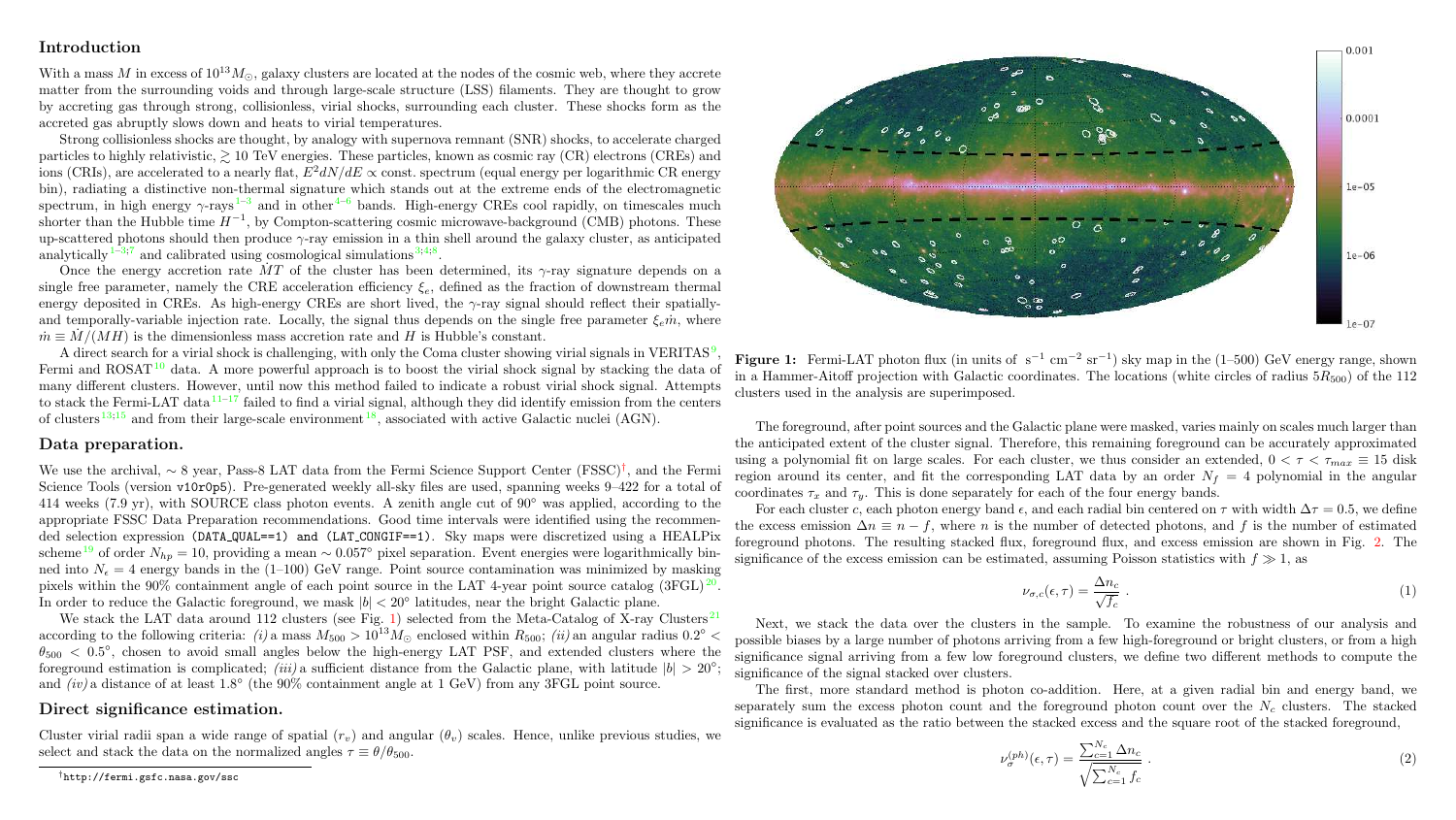<span id="page-2-0"></span>

Figure 2: Scaled and radially binned energy flux, stacked over the full cluster sample, as a function of the normalized radius  $\tau$ , shown in each of the four energy bands (symbols given by the legend, with solid lines). Also shown are the estimated foreground (dashed curves) and the excess emission (lower symbols, with dash-dotted lines).

The second method is cluster co-adding. Here, at a given radial bin and energy band, we co-add the significance  $\nu_{\sigma,c}$  of Eq. [\(1\)](#page-1-1) over the  $N_c^*(\epsilon,\tau)$  clusters for which it is defined (*i.e.* where  $f_c > 0$ ),

$$
\nu_{\sigma}^{(cl)}(\epsilon,\tau) = \frac{\sum_{c=1}^{N_c^*} \nu_{\sigma,c}}{\sqrt{N_c^*}}.
$$
\n(3)

The two methods qualitatively agree with each other, although they do differ in a handful of bins by up to  $\sim 1\sigma$ . The difference between the two methods gauges the stacking systematics.

Next, we co-add the  $N_e = 4$  logarithmic energy bands with equal weights,

$$
\nu_{\sigma}(\epsilon,\tau) = \frac{\sum_{\epsilon=1}^{N_{\epsilon}} \nu_{\sigma}(\epsilon,\tau)}{\sqrt{N_{\epsilon}}} \ . \tag{4}
$$

The resulting significance of the excess emission (Fig. [3\)](#page-2-1) shows two spatially separated components: a central component and a peripheral, ring-like component. The two components, each arising from the cumulative contribution of many clusters, are found in a wide range of cluster masses.

<span id="page-2-1"></span>

**Figure 3:** Significance  $\nu_{\sigma}(\epsilon)$  estimation as a function of the scaled angular radius  $\tau$ , stacked both by photon co-addition (blue circles with solid lines) and by per-cluster signficance co-addition (red rectangles with dashed lines). The  $1\sigma$  confidence levels of the mock catalog distributions are shown (thin lines) for photon co-addition (solid blue curve) and for cluster co-addition (dashed red). Also shown are the simulated signals for the best fit models combining AGN with a full virial shock (black down-triangles with a dotted line) and with a planar shock (orange up-triangles with a dotted line). The TS-equivalent signficance values of the full leptonic ring are also shown (green dash-dotted line).

In order to validate the foreground-based significance estimation and to examine possible systematic biases,